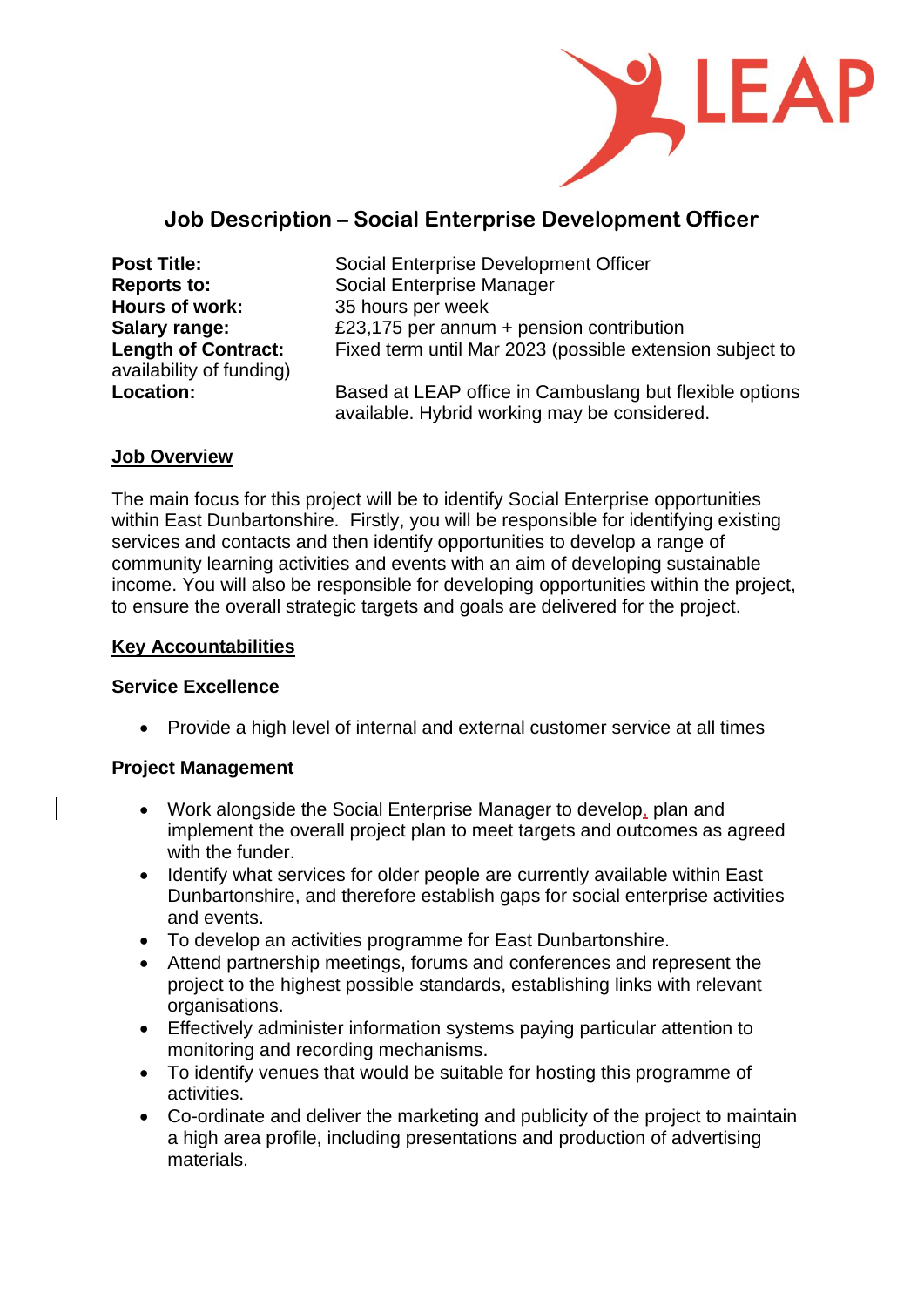- Produce detailed written monthly reports of progress for the Management Committee and to attend Committee meetings when required.
- To be responsible for developing and delivering volunteer training and induction programme if required.
- Ensure a positive, 'can-do' mindset when carrying out duties and coming up against barriers.

### **Managing Relationships**

- To establish contacts and networking opportunities with key individuals, organisations and agencies within the area in order to further the aims of the project.
- To identify and employ suitable tutors and group leaders to facilitate these activities.
- To line manage, support, and supervise tutors and volunteers engaged in the project.

## **Organisational Support**

- Work towards set income generation projections with the aim to improve the long-term sustainability of LEAP.
- Liaise effectively with colleagues and stakeholders to share information and promote good practice to service users
- Be administratively self-supporting, inputting timely and accurate data onto Information Systems and produce statistics and reports when required by funders, managers and Board members.
- Prepare documents, letter, forms etc using IT packages ensuring effective communication in line with LEAP's ethos and standard media forms.
- Ensure compliance with LEAP's policies and procedures including the areas of finance, health and safety and employment.
- Perform any other reasonable duties as required by LEAP, and be prepared to be flexible.
- Provide occasional support to colleagues as required.
- Travel independently within the project locations to attend various meetings and events. The post may involve occasional evening or weekend work, for which time off in lieu can be claimed.

This job description serves to illustrate the type and scope of duties required for the above post and to provide an indication of the required level of responsibility. It is not an exhaustive or exclusive list and duties may vary from time to time.